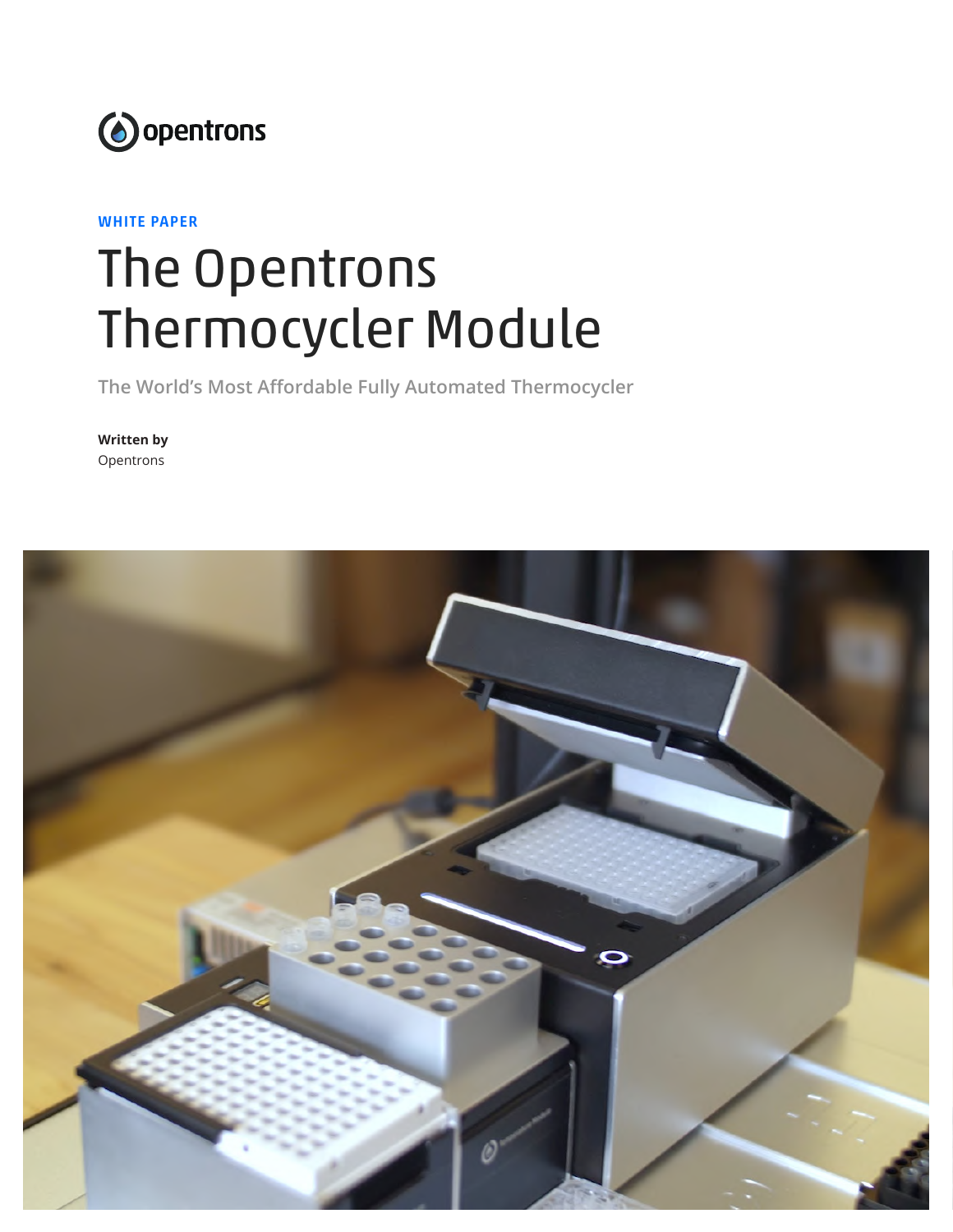# SECTION<sub>1</sub> Table of Contents

| Introduction                  | 3  |
|-------------------------------|----|
| <b>Product Description</b>    | 4  |
| <b>Product Specifications</b> | 6  |
| <b>Results and Discussion</b> | 8  |
| Summary                       | 10 |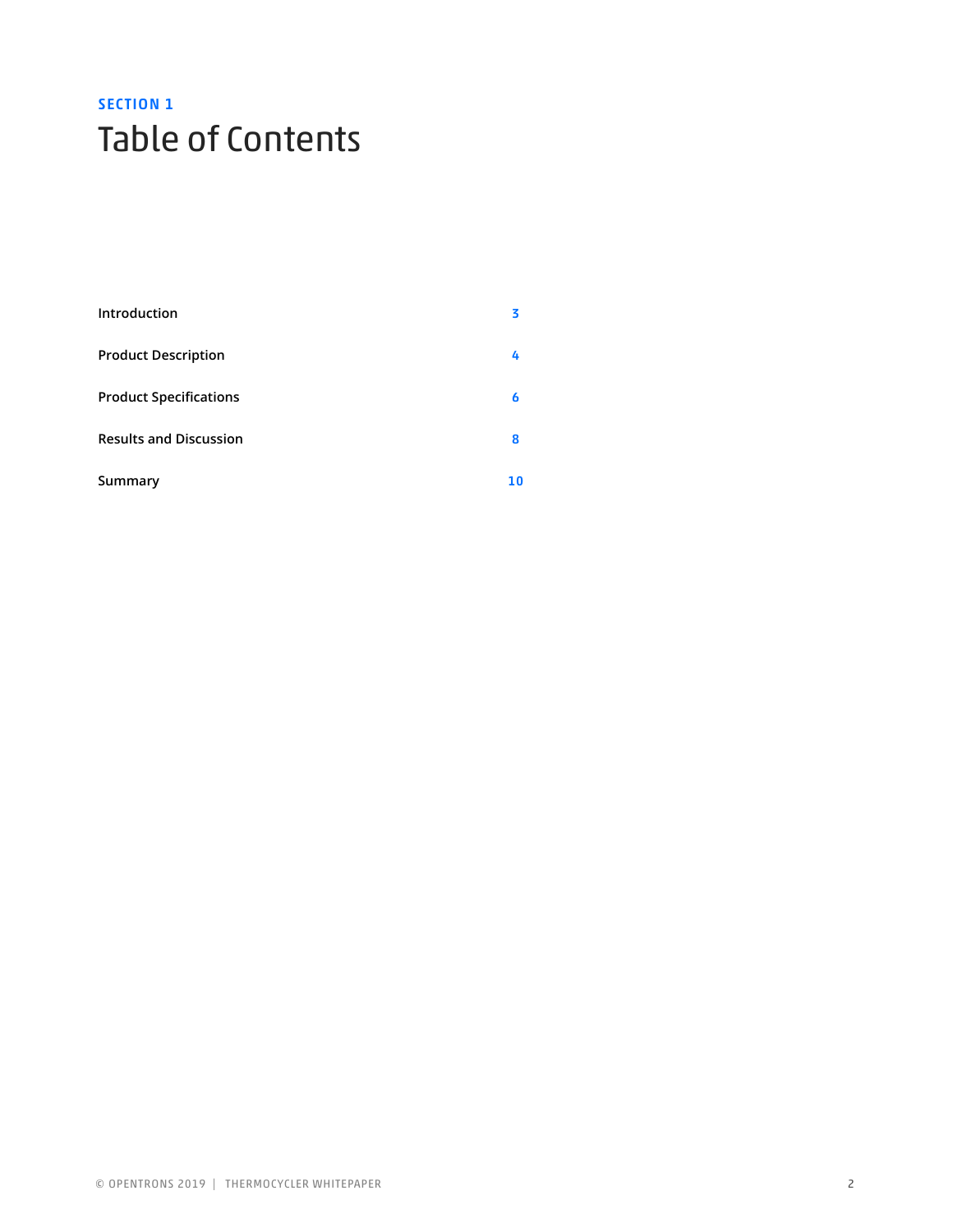## SECTION 2 Introduction

The Opentrons Thermocycler is the most affordable fully automated thermocycler ever made. Designed to fit perfectly onto the deck of the Opentrons OT-2 pipetting robot, the Opentrons Thermocycler boasts performance that has been tested to be comparable to machines five times its price.

The Opentrons Thermocycler enables automation of workflow steps both upstream and downstream for a smooth end-to-end process.

The Opentrons Thermocycler is also seamlessly integrated with the Opentrons platform to suit various applications.

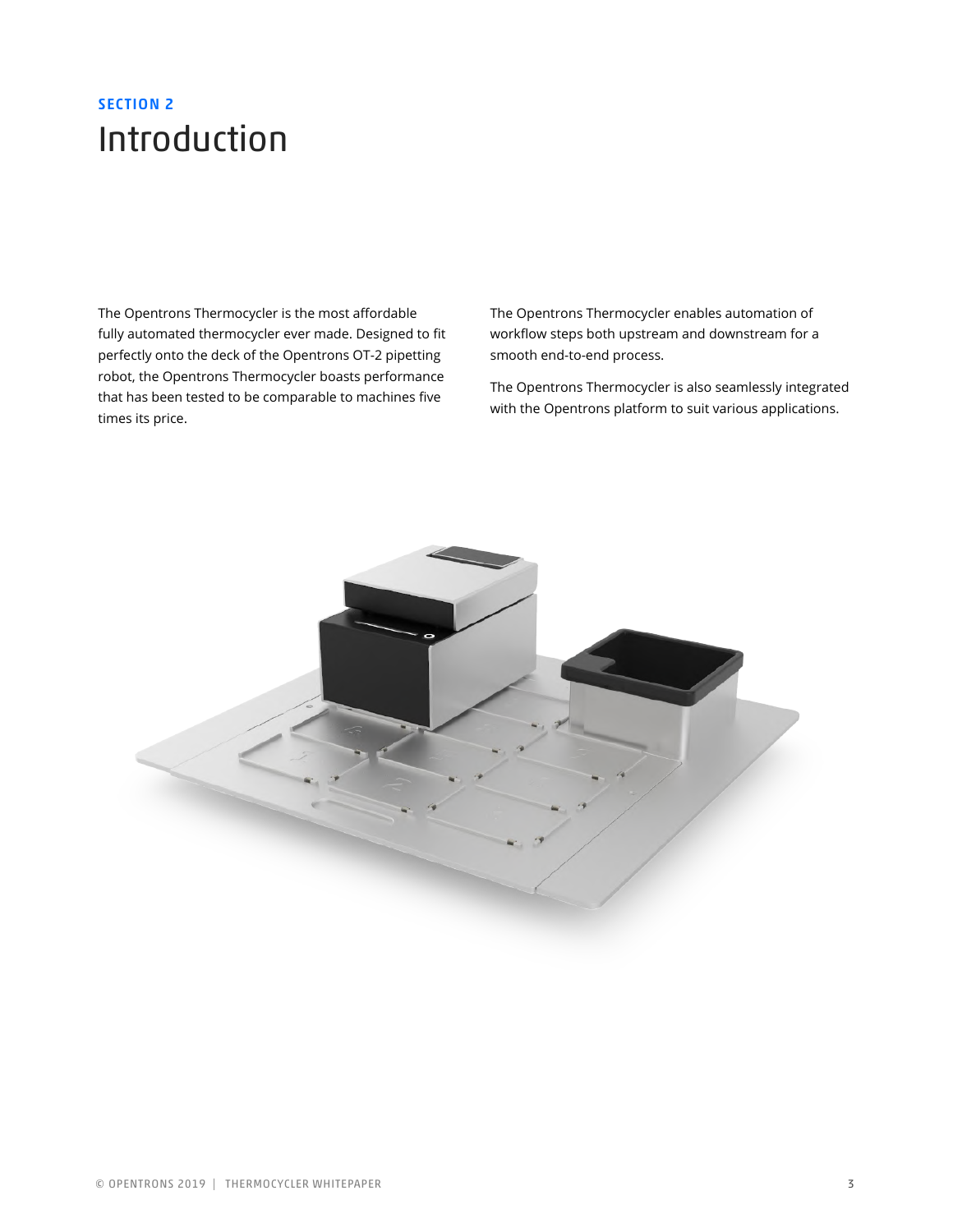# SECTION 3 Product Description

The Opentrons Thermocycler features an automated heated lid and disposable seal system for preventing sample loss.

This module demonstrates highly uniform and speedy ramp rates across all 96 wells that can generate highly uniform PCR products with minimal sample loss and crosscontamination (see: Thermocycler PCR Application note).

It is integrated with the OT-2 liquid handling robot and can be used seamlessly for end-to-end NGS library prep protocols, PCR, and many other thermocycler-based applications, all from a single software interface.

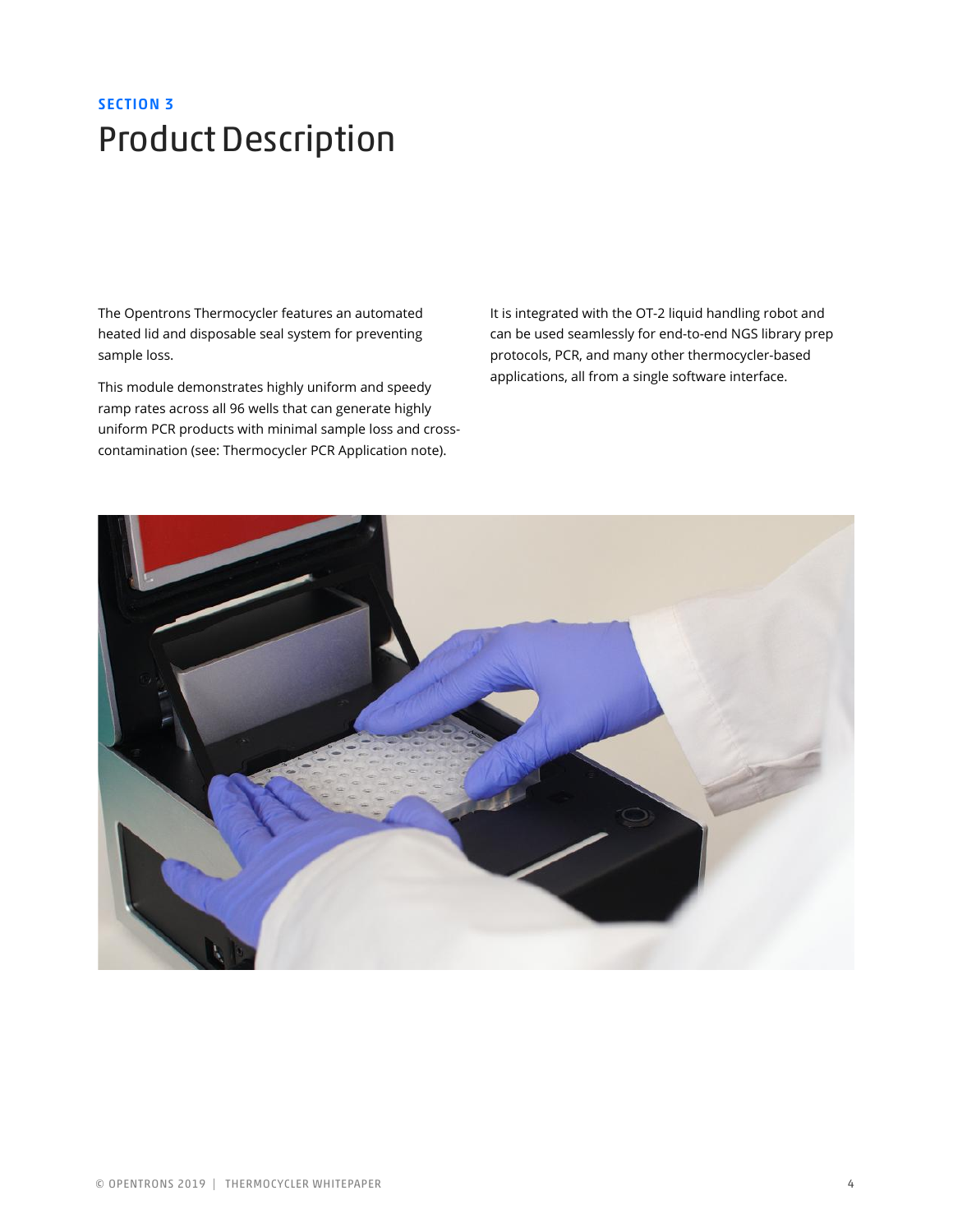Figures 1 and 2 demonstrate the device's open lid and a closer look at the plate latching mechanism. The latch secures the plate on the module to ensure level and accurate plate placement for optimal results.

It is recommended that you use the 0.1 mL full-skirted 96 well NEST plate. Color coded LEDs on the module indicate ramp status.

### FIGURE 1 Thermocycler with Lid Open

### FIGURE 2 Thermocycler Latch Mechanism



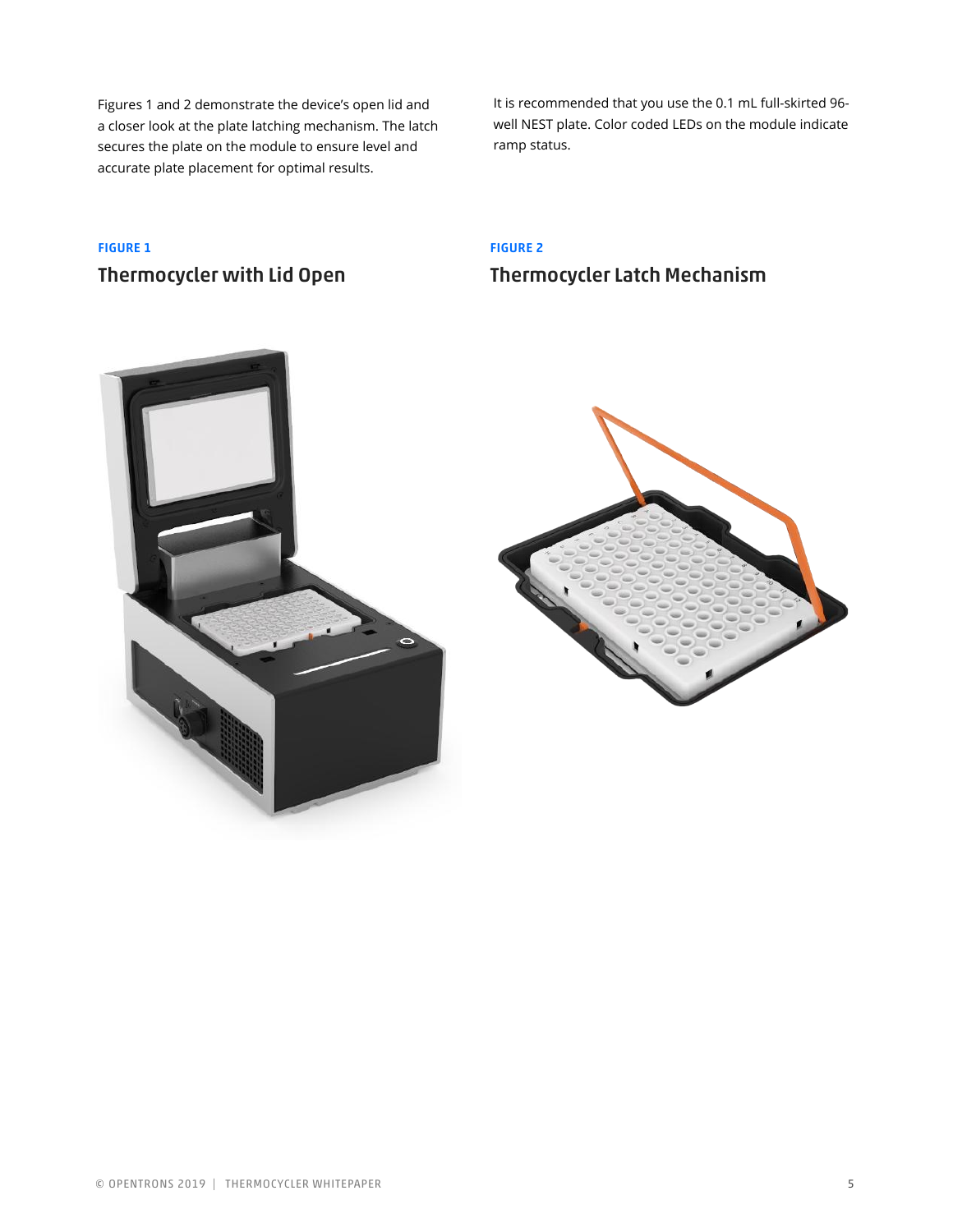# **SECTION 4** Product Specifications

#### TABLE 1

### Thermocycler Specifications

| <b>OPENTRONS THERMOCYCLER SPECIFICATIONS</b> |                                                |  |
|----------------------------------------------|------------------------------------------------|--|
| <b>Compatible Volumes/Format</b>             | 0.1 mL full-skirted 96-well NEST plate         |  |
| <b>Working Volume</b>                        | $10 - 100$ µL                                  |  |
| <b>Temperature Range</b>                     | 4°C - 99°C                                     |  |
| Uniformity                                   | +/-0.5°C up to 95°C                            |  |
| Accuracy                                     | +/-0.5°C up to 95°C                            |  |
| <b>Settling Time</b>                         | within 30 sec of arrival at target temperature |  |
| Ramp Rate (Block)                            | 4°C/sec (MAX); 2.5°C/sec (AVG)                 |  |
| <b>Cooling Rate</b>                          | 2.5°C/sec (MAX)                                |  |
| <b>Lid Temp Range</b>                        | 37°C - 110°C                                   |  |
| <b>Lid Accuracy</b>                          | +/-1°C at 105°C                                |  |
| <b>Lid Uniformity</b>                        | +/-1°C at 105°C                                |  |
| Voltage                                      | 120-240 V                                      |  |
| <b>VAC Current</b>                           | 8.5/5 A                                        |  |
| <b>Dimensions Closed (LxWxH)</b>             | 316 mm x 172 mm x 154 mm                       |  |
| Dimensions Open (LxWxH)                      | 316mm x 172mm x 312mm                          |  |
| <b>Mass</b>                                  | 7.6 kg                                         |  |

**Environmental Test Conditions**: Data shown was collected between 22°C - 24°C at 30-60% relative humidity. Different conditions may yield different results.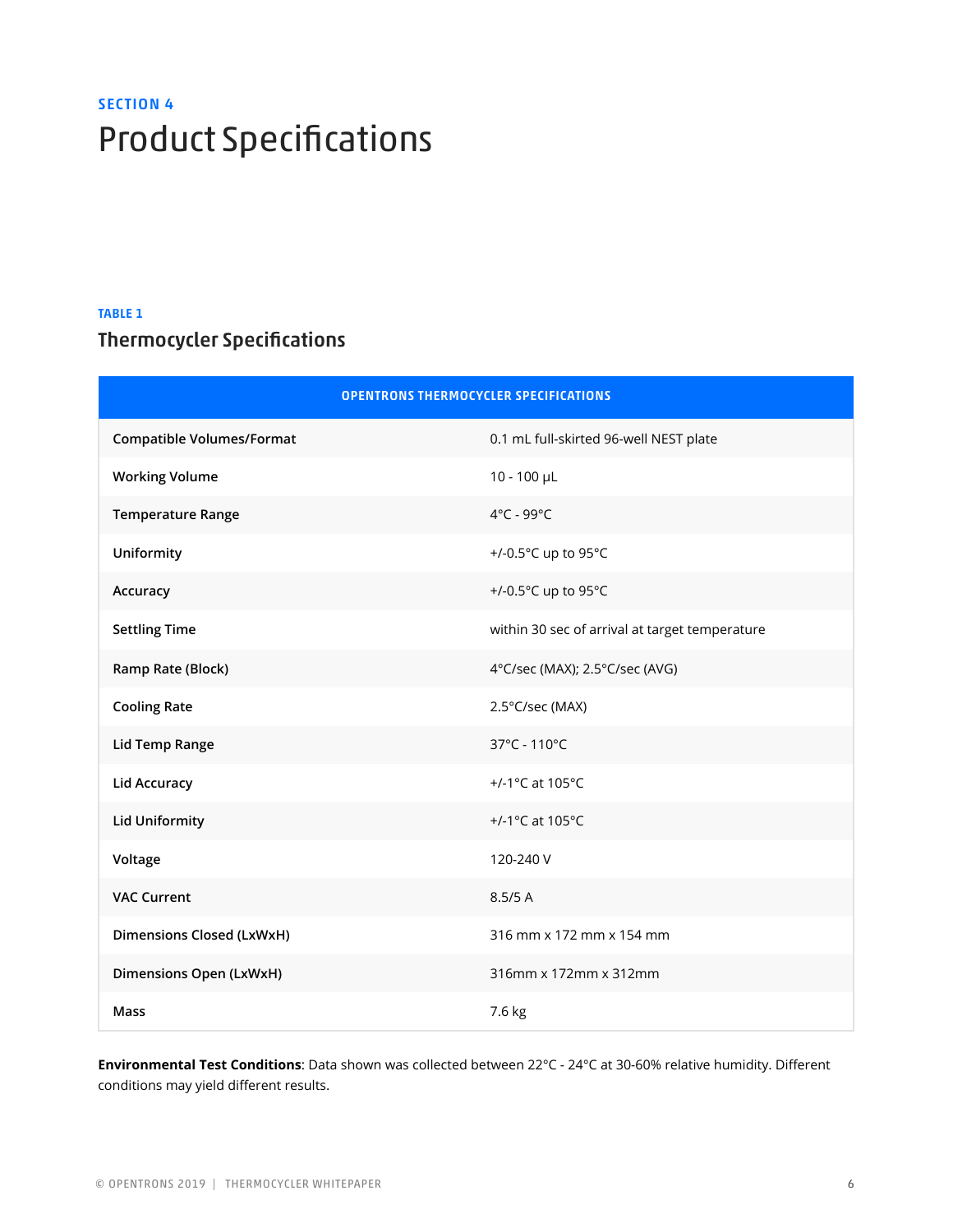**Opentrons Run App:** Figure 3 demonstrates the Opentrons Thermocycler interface in the Opentrons App. Through the app, you can set the temperature of the thermocycler's base block prior to the start of a protocol run (1). In addition to allowing you to manage the temperature of your samples outside of a protocol run,

the app shows you the thermocycler's progress during a protocol in real time (2). While a protocol is running, you can monitor the thermocycler's temperature status (3) and progress in executing a given profile (4).

#### FIGURE 3

### Easy-to-Use Thermocycler Interface in the Opentrons App

|                                        | <b>Run Protocol</b>                                                                                                   | SWIFT 2S TURBO.PY                                                                                                                                                                                                                     |
|----------------------------------------|-----------------------------------------------------------------------------------------------------------------------|---------------------------------------------------------------------------------------------------------------------------------------------------------------------------------------------------------------------------------------|
| Robot                                  | RUN TIME:                                                                                                             | $\mathbf{2}$<br>[0]: Opening Thermocycler li                                                                                                                                                                                          |
|                                        | 00:00:00                                                                                                              | [1]: Picking up tip A1 of Opentrons 96 Tip Rack 300 µL on 3                                                                                                                                                                           |
| Protocol                               | START TIME: 00:00:00 PM                                                                                               | [2]: Aspirating 10 uL from A1 of USA Scientific 12 Well Reservoir 22 mL on 1 at 1.0<br>speed                                                                                                                                          |
|                                        | <b>START RUN</b>                                                                                                      | [3]: Dispensing 10 uL into A1 of Bio-Rad 96 Well Plate 200 uL PCR on Full Plate<br>Thermocycler Module on 7                                                                                                                           |
| Calibrate                              |                                                                                                                       | [4] : Setting Thermocycler well block temperature to 4 °C                                                                                                                                                                             |
|                                        |                                                                                                                       | [5]: Closing thermocycler lid                                                                                                                                                                                                         |
|                                        | THERMOCYCLER MODULE                                                                                                   | [6] : Setting Thermocycler lid temperature to 105 °C                                                                                                                                                                                  |
| Run<br>Status: Idle<br><b>SET TEMP</b> | [7] : Setting Thermocycler well block temperature to 95 °C with a hold time of3.0<br>minutes and 0 seconds            |                                                                                                                                                                                                                                       |
|                                        | Lid Temp<br><b>Base Temp</b><br>Current: 25 °C<br>Current: 25 °C<br>Target:<br>$-$ °C<br>Target:<br>$\cdot^{\circ}$ C | [8] : Thermocycler starting 40 repetitions of cycle composed of the following steps:<br>[{'temperature': 70, 'hold_time_seconds': 30}, {'temperature': 72,<br>'hold_time_seconds': 30}, {'temperature': 95, 'hold_time_seconds': 10}] |
|                                        |                                                                                                                       | [9] : Setting Thermocycler well block temperature to 4 °C                                                                                                                                                                             |
|                                        | Step #:<br>2/4                                                                                                        | [10]: Aspirating 10 uL from A1 of USA Scientific 12 Well Reservoir 22 mL on 1 at 1.0<br>speed                                                                                                                                         |
|                                        | 00:03:30<br>Time remaining for step:                                                                                  | [11]: Dispensing 10 uL into A1 of Bio-Rad 96 Well Plate 200 µL PCR on Full Plate<br>Thermocycler Module on 7                                                                                                                          |
|                                        |                                                                                                                       | [12]: Aspirating 10 uL from A1 of USA Scientific 12 Well Reservoir 22 mL on 1 at 1.0<br>speed                                                                                                                                         |
|                                        |                                                                                                                       | [13] : Dispensing 10 uL into B1 of Bio-Rad 96 Well Plate 200 µL PCR on Full Plate<br>Thermocycler Module on 7                                                                                                                         |
| 000<br>More                            |                                                                                                                       | [14] : Aspirating 10 uL from A1 of USA Scientific 12 Well Reservoir 22 mL on 1 at 1.0<br>speed                                                                                                                                        |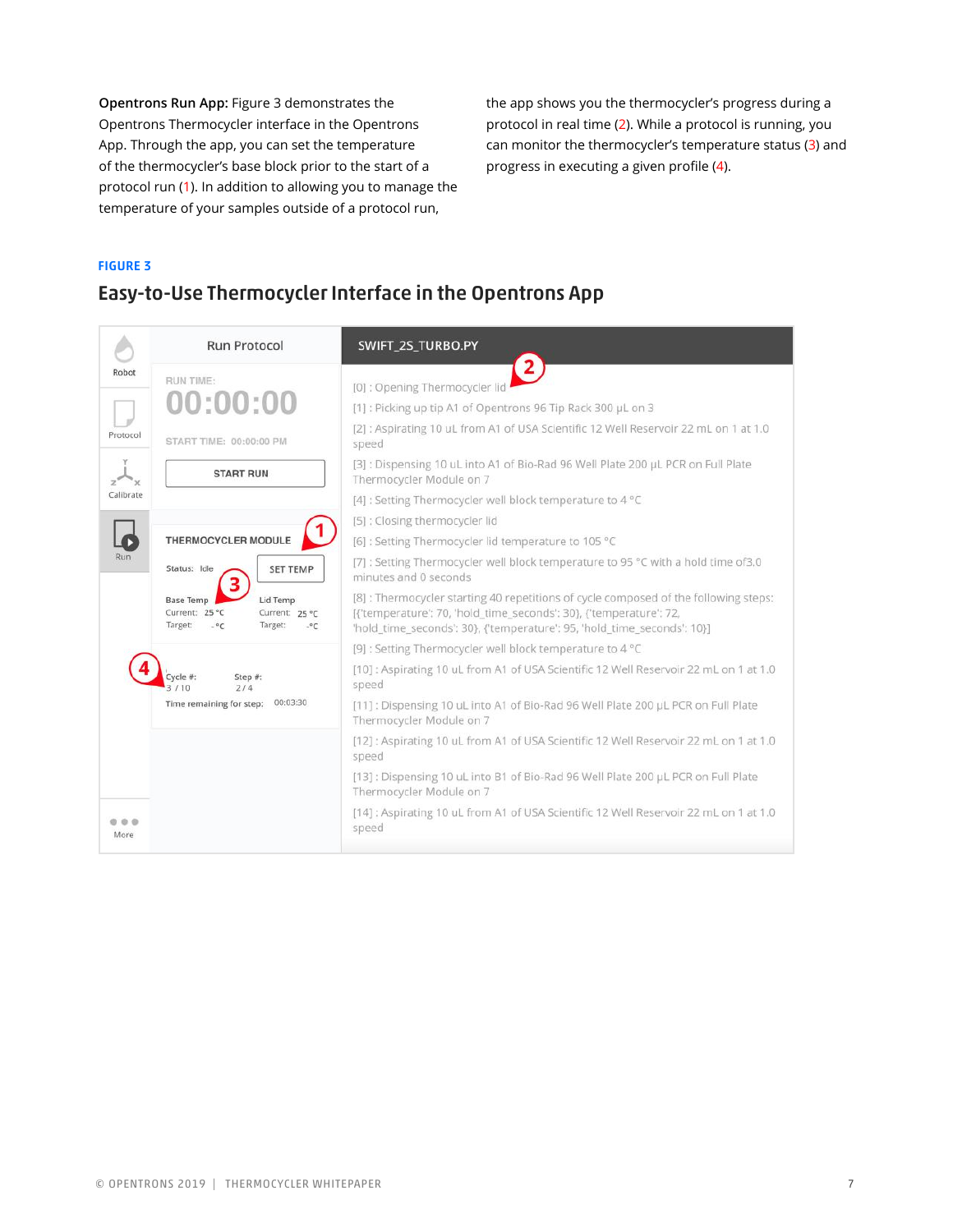# SECTION 5 Results and Discussion

### FIGURE 4 Minimal Sample Loss Observed on the Opentrons Thermocycler

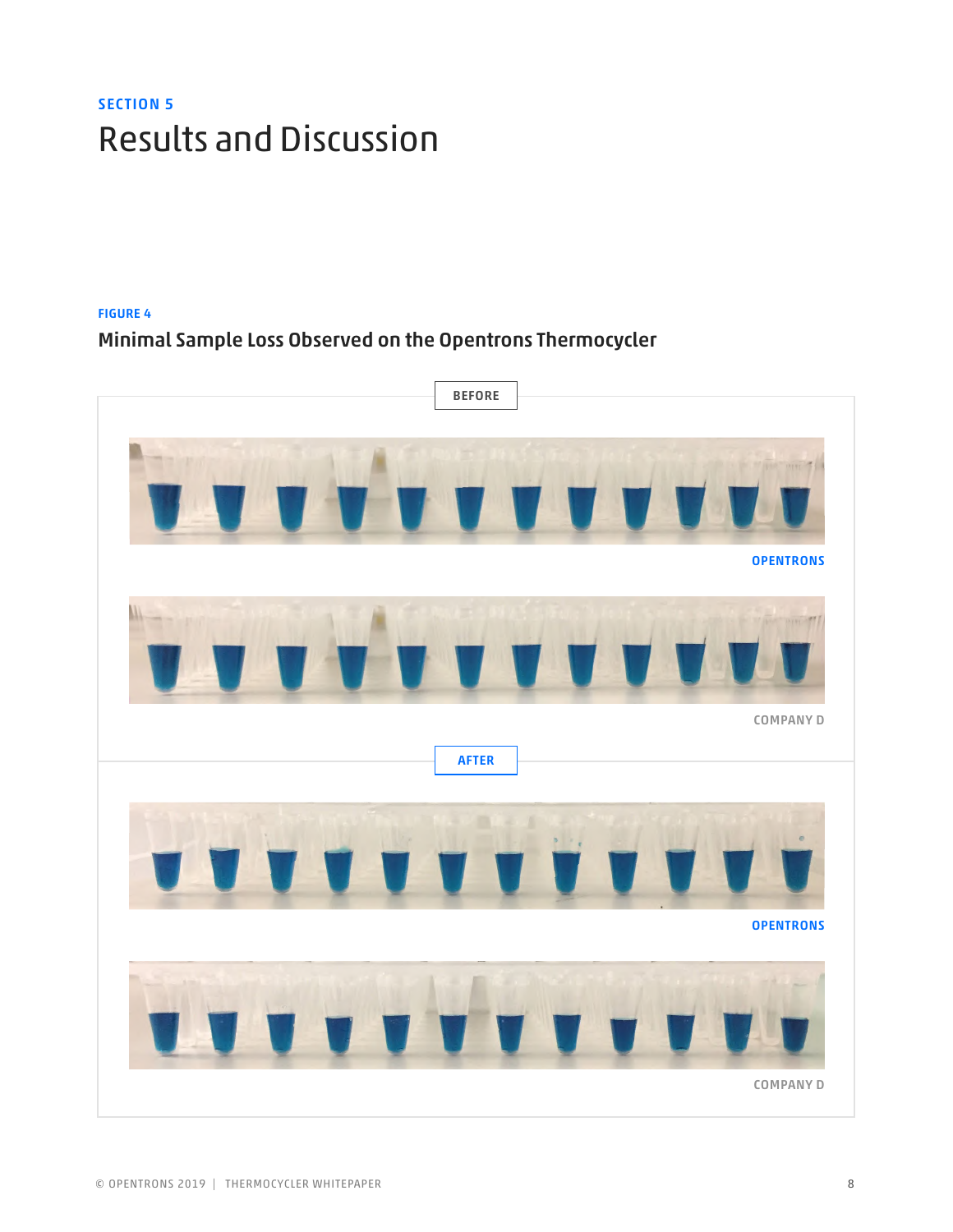#### **DISCUSSION**

To visualize the extent of evaporation, blue dye was added to 50 μL of water in row H of the 96-well, full-skirted NEST PCR plate and imaged before and after running a 30 cycle PCR profile on both the Opentrons Thermocyler and a thermocycler from Company D. The wells from the plate

on the Opentrons Thermocycler show minimal evaporation in contrast to the variable volumes shown in the plate run on the thermocycler from Company D. A common protocol was performed using the Opentrons' lid seal for both experiments.

#### FIGURE 5

### Optimal Well Locations for Minimal Evaporation



#### **DISCUSSION**

For minimal evaporation and optimal PCR results, it is recommended to use the wells located in the chart above. Green areas indicate the highest well to well uniformity with minimal sample loss. Dark red areas indicate the

wells with the highest risk of evaporation. Results may vary depending on your sample quantity, reaction temperatures and cycle longevity.